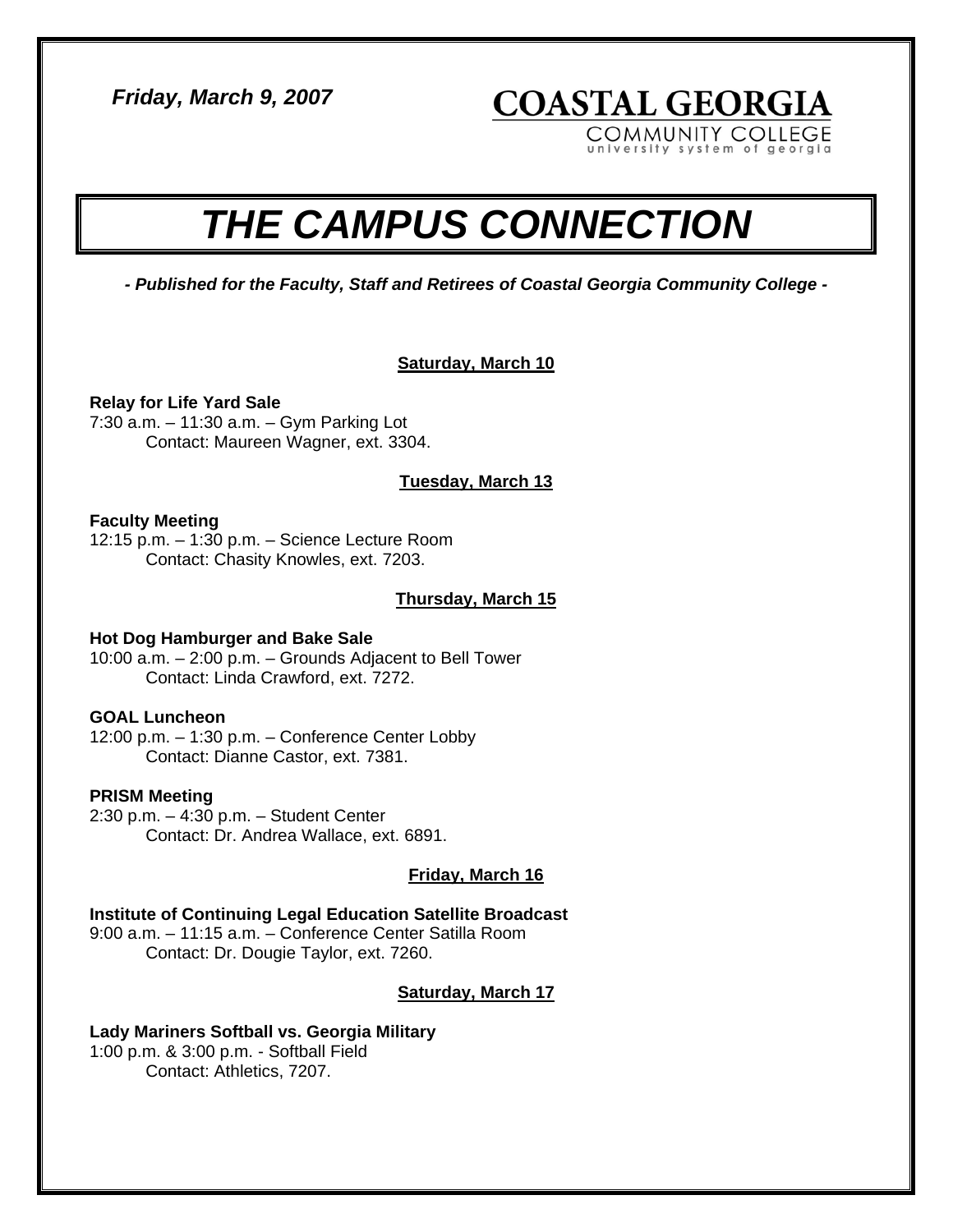#### **Monday, March 19**

#### **Brunswick Association of Nursing Students (BANS) Club Meeting**

1:00 p.m. – 2:00 p.m. – Science Lecture Room Contact: Diane Denton, ext. 2308.

#### **Regents Test**

5:30 p.m. – 9:00 p.m. – Science Lecture Room Contact: Student Development Services, ext. 7220.

#### **Tuesday, March 20**

#### **CGCC Foundation Meeting & Luncheon**

11:00 a.m. – 1:00 p.m. – Conference Center Contact: Beverly Sibley, ext. 3303.

#### **Regents Test**

12:30 p.m. – 4:00 p.m. – Science Lecture Room Contact: Student Development Services, ext. 7220.

#### **Wednesday, March 21**

#### **Lady Mariners Softball vs. OK Seminole**

11:00 a.m. & 1:00 p.m. – Softball Field Contact: Athletics, ext. 7207.

#### **Thursday, March 22**

**Institute of Continuing Legal Education Satellite Broadcast**  9:00 a.m. – 11:15 a.m. – Conference Center Satilla Room Contact: Dr. Dougie Taylor, ext. 7260.

#### **Friday, March 23**

**Georgia National Association of College Academic Advising Association (NACADA) Luncheon**  8:30 a.m. – 2:00 p.m. – President's Dining Room Contact: Walter Wright, ext. 6899.

---------------------------------------------------------------------------------------------------------------------------------------

**Tenth Annual Compton Lecture Series to be hosted by the CGCC Foundation.** Plans are underway for the tenth annual Compton Lecture Series Event. This year, the CGCC Foundation is pleased to announce Mr. John R. "Reg" Murphy as the guest speaker on Wednesday evening, **March 21, 2007** at 7:30 p.m. in the Cloister Ballroom on Sea Island. For ticket information, please contact the Institutional Advancement Office at 262-3303.

**Donations Needed.** The Business Club - Phi Beta Lambda is collecting clothing for **AMITY HOUSE**  from now until the middle of April. For those of you unfamiliar with Amity House, it is a shelter for battered women and their children. These women and their children typically leave the abusive home with only the clothes on their backs and are in desperate need of clothes, shoes, etc. **PLEASE donate**